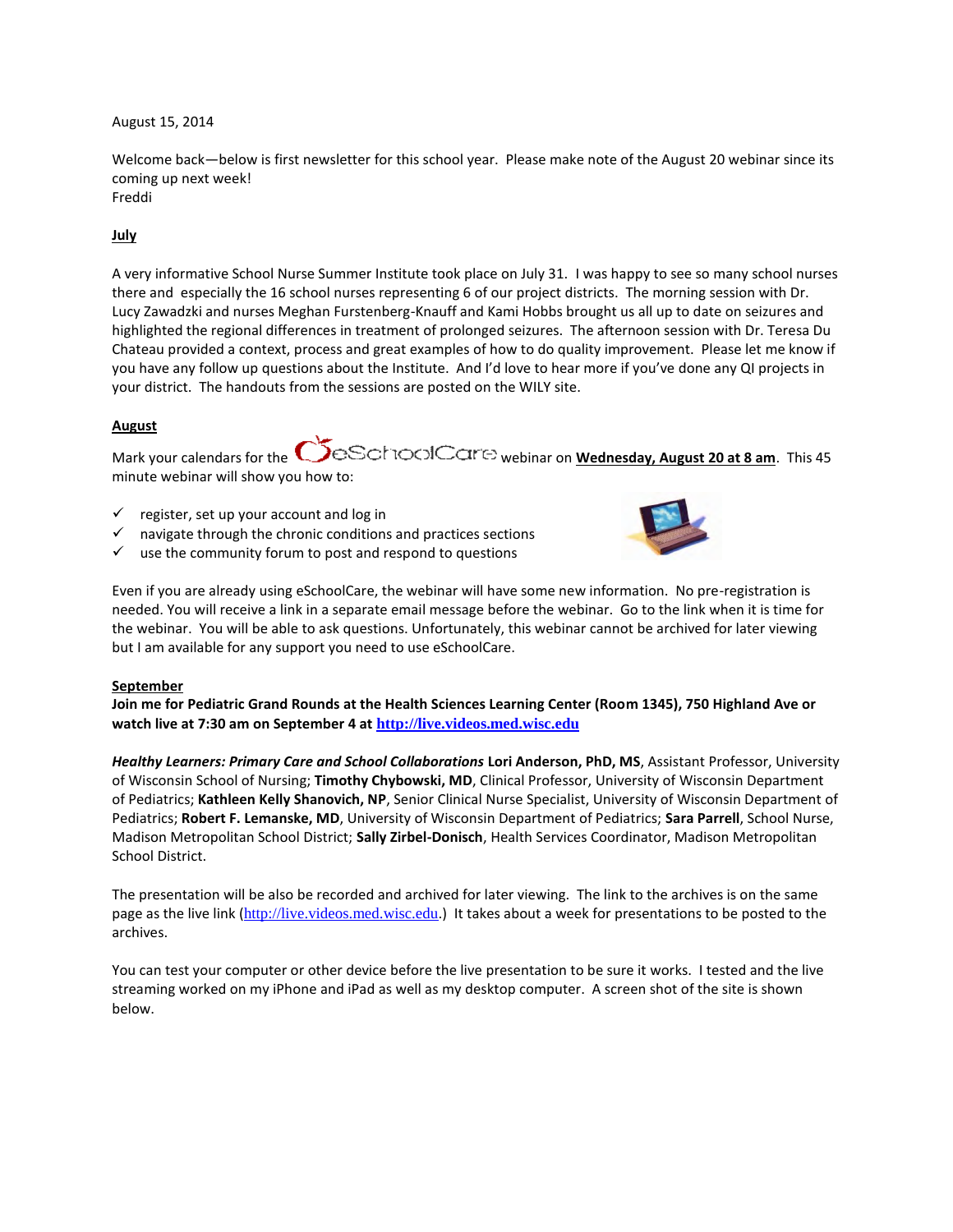|                                                                                                                                                                            |           |                                                                                                                                                     |                      |               | <b>March 1979</b> |
|----------------------------------------------------------------------------------------------------------------------------------------------------------------------------|-----------|-----------------------------------------------------------------------------------------------------------------------------------------------------|----------------------|---------------|-------------------|
| http://live.videos.med.wisc.edu/                                                                                                                                           |           | $\mathcal{D}$ - $\mathcal{O} \times \left\{ \mathcal{N} \right\}$ Wisconsin Depart. W Directory: Univers. $\mathcal{O}$ Video Library Li., $\times$ |                      |               | 冷まな               |
| View Favorites Tools Help<br>Edit<br>Eile<br>O WIN., & Stud., S Emer., (W Scho., A WISH., & WISH., 1 SBS., 68 YRBS & NASS., @ NEM., 8 Medi., & FRED., D Sugg., > 8 Web., > |           |                                                                                                                                                     |                      |               |                   |
| Make sure your browser plays the live stream: Test my browser                                                                                                              |           | Video Library                                                                                                                                       |                      |               |                   |
| <b>Archives: Archive of Live Events</b><br><b>Live Events</b><br>There are currently no live events<br><b>Upcoming Live Events</b>                                         |           |                                                                                                                                                     |                      |               |                   |
| Date.<br>Time (Central)                                                                                                                                                    | Room      | Title                                                                                                                                               | Speakers             | Event         |                   |
| 11:55 AM<br>08/07/2014                                                                                                                                                     | 1345 HSLC | <b>Bright Horizon Presentation</b>                                                                                                                  | Jessica Hoyle        |               |                   |
| 07:25 AM<br>08/14/2014                                                                                                                                                     | 1345 HSLC | Quality Improvement in Screening                                                                                                                    | Michael Farrell, MD. | Department of |                   |

### **October**

Mark your calendars for a webinar *Obesity: What We Know and What We Are Doing* scheduled for **Wednesday, October 8 at 3 pm**. The 45 minute webinar will feature Dr. David Allen talking about the latest trends and research on childhood obesity and Dr. Aaron Carrel talking about his work with schools in Wisconsin. This webinar will be archived for later viewing. More information will be coming. **Please let me know if there are things you would like to see addressed in the webinar.** 



### **November**

An all day workshop **Asthma, More Asthma, and Health Insurance** focused on the 3 priorities of the WILY project will be held **Thursday, November 6 from 10 am – 4 pm in Madison**. The morning will be focused on Asthma



Treatment Strategies, Asthma Action Plans, and the most recent asthma research findings. Kathleen Shanovich, MS, RN, pediatric nurse practitioner in the Pediatric Allergy and Asthma Clinic is the presenter. The afternoon program will cover making sure that eligible students are enrolled in health insurance programs and will provide hands on practice. Your school district will need to become a "certified express enrollment site. I will provide directions and support to make this happen before the workshop.

There is no charge for this workshop. Reimbursement for mileage is available for school nurses from grant districts. Lunch will be provided to all. More details and registration information to come.

#### **December**

Presentation to CESA 5 school nurses at the CESA 5 office (626 E Slifer St, Portage, WI 53901) on **Wednesday, December 10** in the afternoon. The session will focus on ADHD including current trends in diagnosis and treatment including specific medications, need for collaborative approach to ADHD management working with community are providers and a model for case management by school nurses. If you are located close to Portage and would like to attend, please let me know. There is no cost for this workshop.

#### **Other News**

I'd like to encourage you to use this email group as a place to ask questions and discuss the issues that are on your mind related to students with chronic illness. If you "reply to all", all the nurses in the grant districts will see your questions or comments.

**Transition from pediatric to adult medicine may be hard for young people with chronic diseases.**